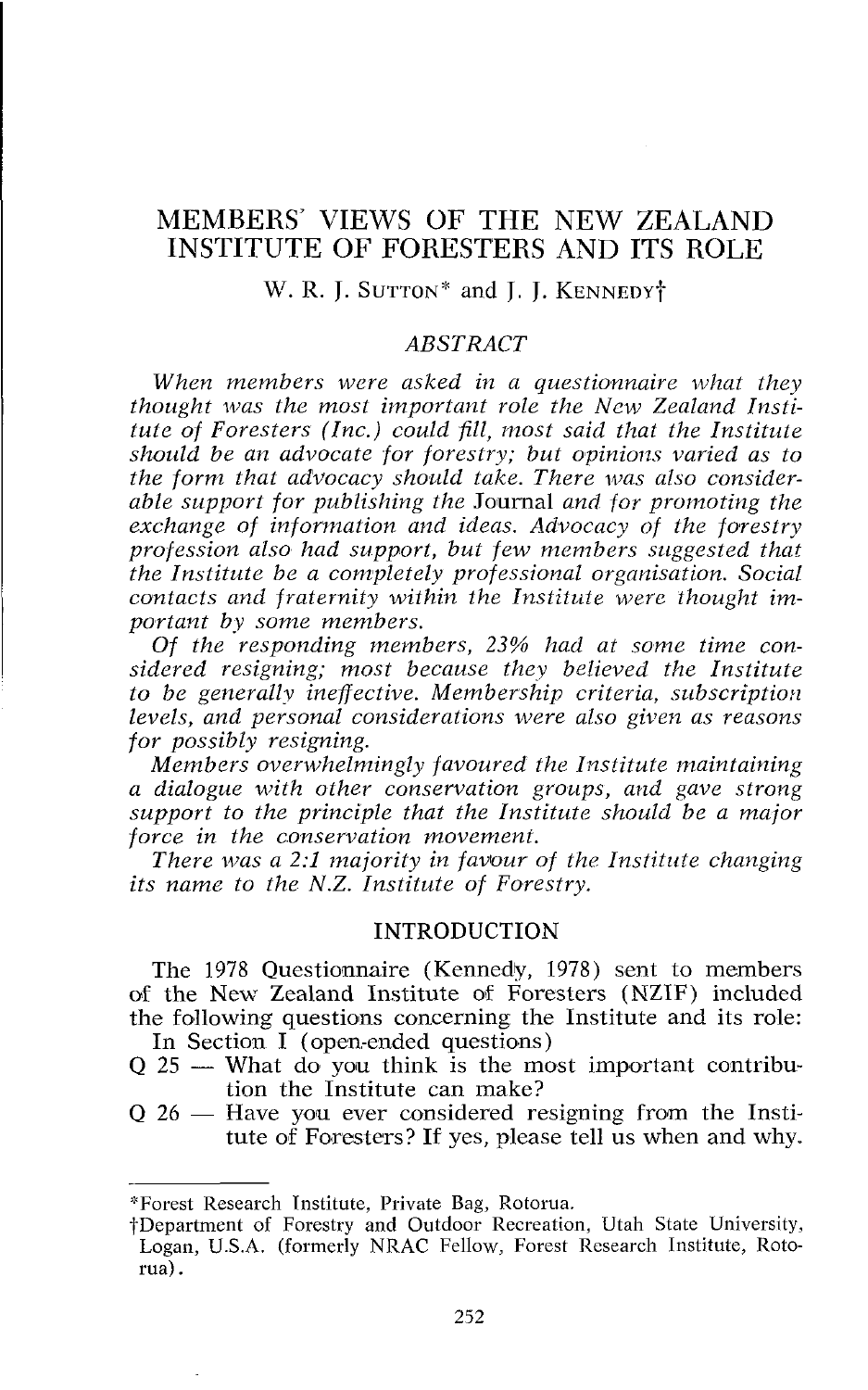In Section I1 (agree-disagree questions)

- $Q$  59  $-$  The Institute of Foresters should maintain a dialogue with other conservation groups.
- Q 60 The Institute of Foresters, itself, should be a major force in the conservation movement.
- Q 61 Given that many members of the Institute of Foresters are not foresters, its name should be changed to the N.Z. Institute of Forestry.

This paper presents an analysis of replies to these questions.

# *Overall Response Rate*

Although the overall response was 77.5%, classes of NZIF members did not respond evenly. As Table 1 illustrates, response ranged from 83% for Full Members to 36% for Veteran Members. Eighty percent of the questionnaires returned were from Full and Associate members.

| Class* of NZIF Membership | No. Mailed | $%$ Response     |  |  |  |  |
|---------------------------|------------|------------------|--|--|--|--|
| Full                      | 204        | 83               |  |  |  |  |
| Associate                 | 336        | 79               |  |  |  |  |
| Affiliate                 | 124        | 69               |  |  |  |  |
| Student                   | 17         | 76               |  |  |  |  |
| Veteran                   | 11         | 36               |  |  |  |  |
| Honorary                  |            | 57               |  |  |  |  |
|                           |            |                  |  |  |  |  |
| Total                     | 699        | $\bar{X} = 77.5$ |  |  |  |  |

TABLE 1: QUESTIONNAIRE RESPONSE KATE

"Classes of membership are defined in Appendix 1.

# ANALYSIS OF REPLIES

Q 25 - THE INSTITUTE'S MOST IMPORTANT CONTRIBUTION

More than 100 of the first returned questionnaires were studied and used as the basis for a coding system. This system was eventually expanded to 76 separate codes which were co-ordinated into five groups *(see* Table 2) and 19 sub-groups.

Responses were allocated to sub-groups and to basic codes on the basis of the general principle believed to be embodied in the response and m the presence of key words. Some examples of typical responses are given later.

Of the 542 respondents to the questionnaire, 62 (11.4%) did not answer the question. Of the 480 that did, 68% stated only one contribution while 32% gave two or more, only the first two of which were classified. This variation in response complicates the presentation of results, especially as both responses of one person could be included in the same group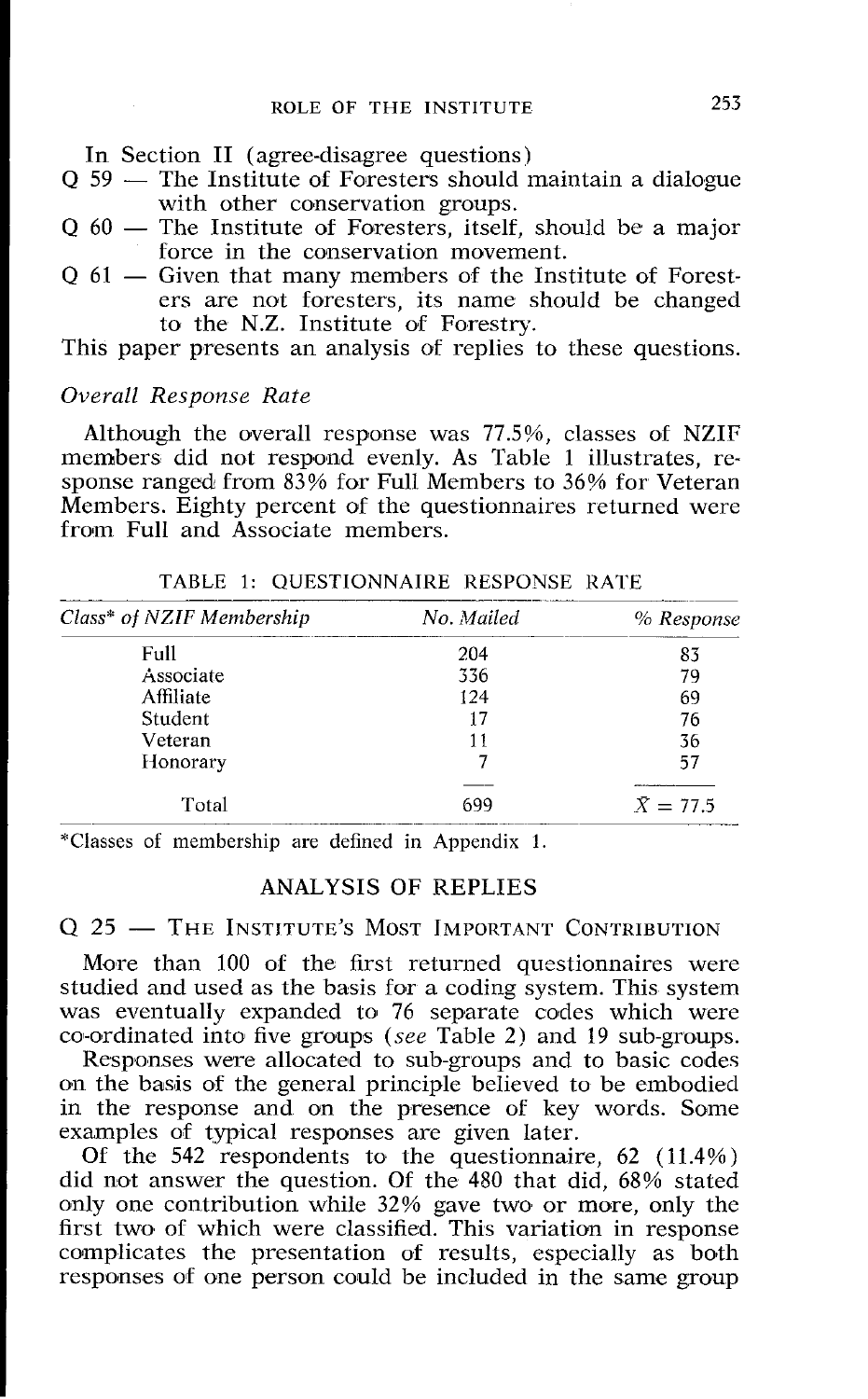| Response Group                                                             | Frequency of<br>mention* | $% +$ |
|----------------------------------------------------------------------------|--------------------------|-------|
| As an advocate for forestry<br>As an advocate for the forestry profession/ | 356                      | 74    |
| professionalism                                                            | 68                       | 14    |
| As a forum between members                                                 | 140                      | 29    |
| As providing a social-fraternity role                                      | 30                       |       |
| Others                                                                     | 39                       |       |
| Total number responding<br>No. of questionnaires returned with no          | 480                      |       |
| response                                                                   | 62                       |       |

#### TABLE 2: MEMBERS' VIEWS OF THE INSTITUTE'S ROLE?

\*Up to two per member allowed  $(32\%$  gave more than one).

+Frequency of mention as a percentage of the total number of members Up to two per member allowed (32% gave more than one)<br>Frequency of mention as a percentage of the total number<br>responding — total percentage therefore adds up to 132%.

*(e.g., some respondents saw the Institute as having more than* one advocate role). This means that in the presentation some aspects, and especially the advocate role, have received more emphasis than they might have done had the analysis allowed only onc contribution per respondent.

## *Advocate /or forestry*

Responses are grouped into 10 sub-groups - *see* Table 3.

The sub-groups have been arranged loosely in order of increasing strength of advocacy.

| Response Sub-group                                    | <i>Frequency of</i><br>Mention |
|-------------------------------------------------------|--------------------------------|
| General advocate, unspecified                         | 61                             |
| Provide impartial, unbiased, informed opinion         | 75                             |
| Obtain and/or present a consensus opinion             | 14                             |
| Act independently of Government and/or private sector | 39                             |
| Act as mediator/encourage public involvement          | 37                             |
| Influence policy and/or Government                    | 7                              |
| Public education, publicity, public relations         | 68                             |
| Be a watchdog (of Government and/or company)          | 15                             |
| Take specific action on issues                        | 20                             |
| Be a pressure group                                   | 20                             |
| Total mentions                                        | 356                            |

# TABLE **3:** ADVOCATE FOR FORESTRY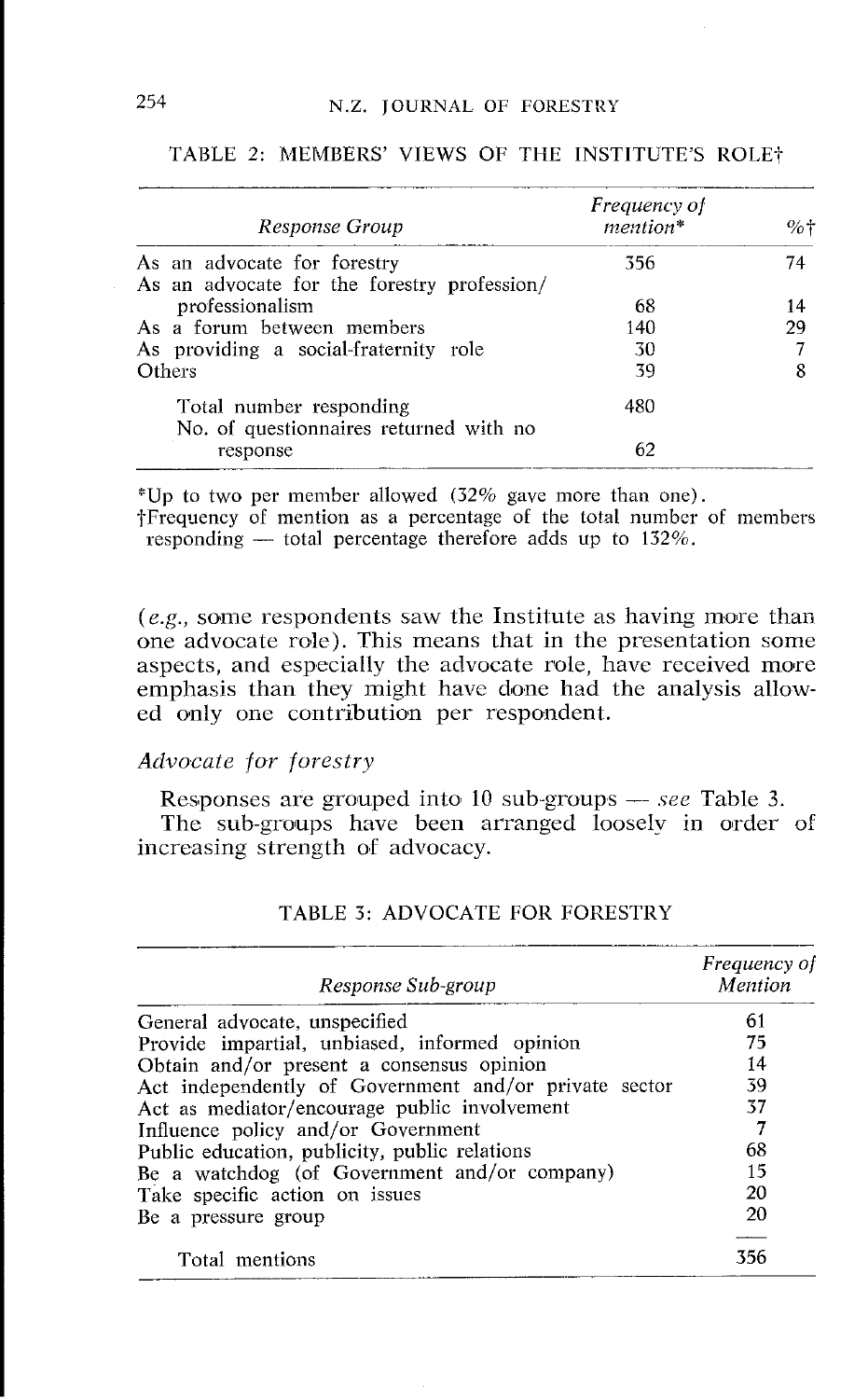## General advocate for forestry

Typical of the 61 responses were:

- "... as the only body of professional foresters, promote the wise development of forestry . . ."
- ". . . represent forestry to the public as a legitimate, responsible, and valuable land-use  $\ldots$
- "... put forward a case for forestry  $\dots$ "
- $\ldots$  improve the image of the forest industry  $\ldots$ ."
- ". . . to promote the theory and practice of forestry".

# Provide informed opinion

The qualifying criterion for this group was an emphasis on the Institute providing informed, but impartial, opinions and comments.

Typical key words in the 75 qualifying responses were impartial . . . unbiased . . . meaningful . . . objective . . . constructive . . . balanced . . . factual.

Typical respmses were:

- $\ldots$  provide an independent panel of experts  $\ldots$ "
- ". . . sound opinions backed by facts and figures . . ."
- ". . . present balanced and factual viewpoints . . ."
- "... establish the respect of the public as an expert body capable of expressing an unbiased and unemotive opinion".

#### Obtain and/or present a consensus opinion

Typical of the 14 responses were:

- "... obtain members' consensus viewpoint  $-$  not just council's . . ."
	- *''*... a consensus opinion ... to permit the profession to speak with one voice on issues of contention ..."
	- "...  $\bar{\text{}}$  assess nationally forester reaction . . . and be their voice".

# Act independently of Government and/or private sector

The 39 responses classified here contained an expressed view that it was necessary to act independently especialIy of Government, company, or employer. For example:

- "... maintain a separate opinion from that of the Forest Service ..."
- "... shake off the public image of spokesman for forestry establishment ..."
- "... get rid of some of the people who determine policy at Government level and hence Institute policy . . ."
- ". . . to express opinions that are truly independent of State and private management".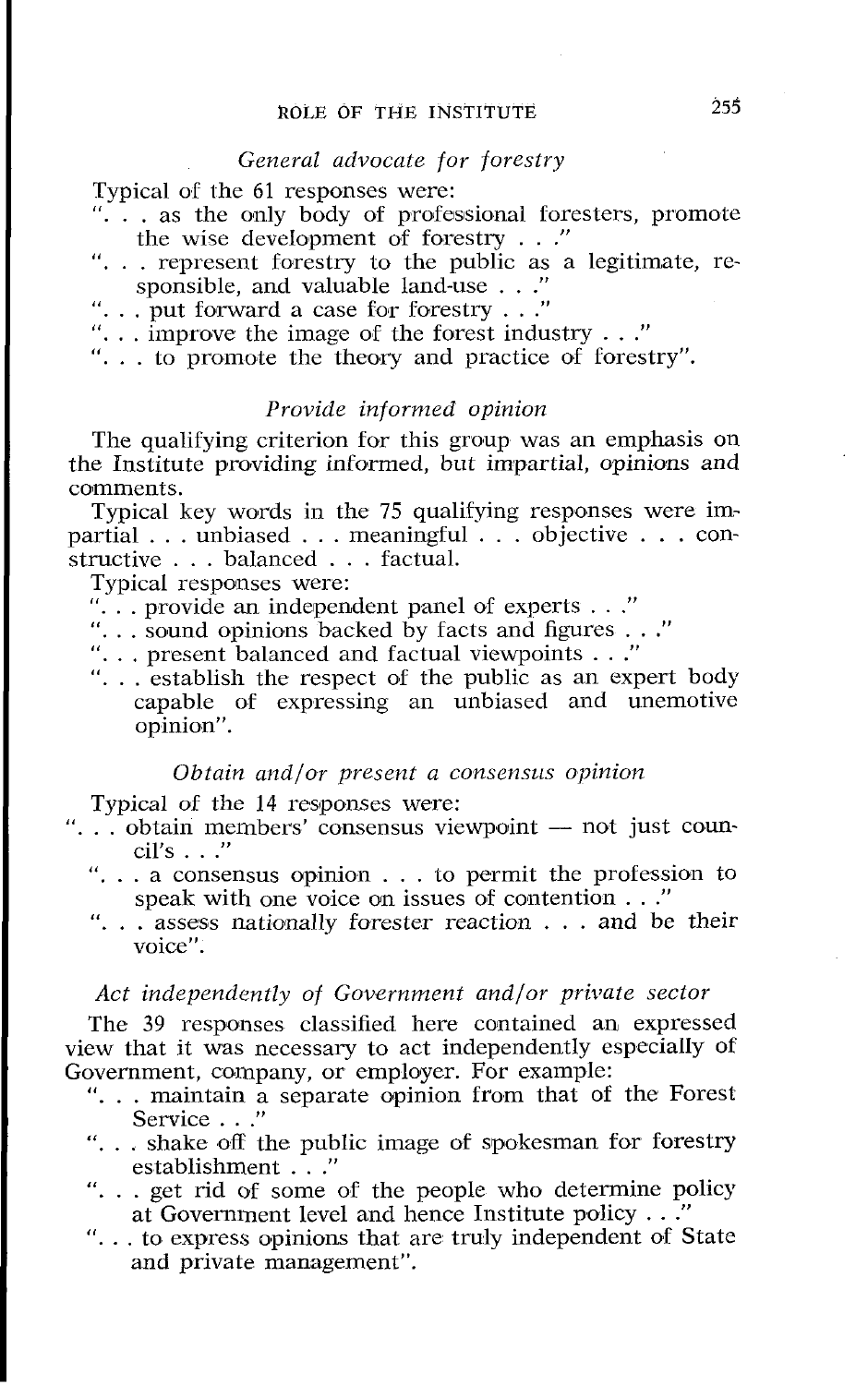#### Act as mediator/encourage public involvement

These two aspects have been linked because some of the **37** responses clearly felt the Institute should act as a mediator by encouraging some public involvement. It was not always easy to distinguish between those wanting greater public involvement and those wanting the Institute to take the role of mediator.

Many mediation roles were specified. Some saw the Institute as being a liaison  $\dots$  link  $\dots$  agent  $\dots$  forum  $\dots$ mediator between the forest industry and the public  $\dots$  conservation groups and forestry  $\dots$  foresters and the forest industry.

Others saw the mediation role of the Institute being achieved by public seminars and by encouraging public discussion and debate.

#### *Influence policy and/or Government*

Most of the members' responses discussed above imply a degree of passiveness. However, many members felt that advocacy should be more active, as this sub-group and those that follow show.

Perhaps the most typical reply of seven classified as wanting the Institute to influence policy and/or Government was:

"To review, revise, and promote New Zealand forest policy".

# *Public education*

Some of the 68 responses were general, *e.g.*, ". . . educate the public . . ."<br>". . . public relations . . ."

Others were more specific, *e.g.,* 

- "... public education on a wider basis than possible by NZFS ..."
- "... the Institute should lead the way in devising methods to make the public aware of forestry . . ."
- ". . . they should make a better job of keeping the New Zealand public informed on the developments and reasons for New Zealand exotic and indigenous forest management".

#### *Be a watchdog*

The 15 supporters of this view were divided between those who saw the Institute as watchdog over both the Government and the private sector and as watchdog over forest policy and practice (several specifically mentioned indigenous forest practice).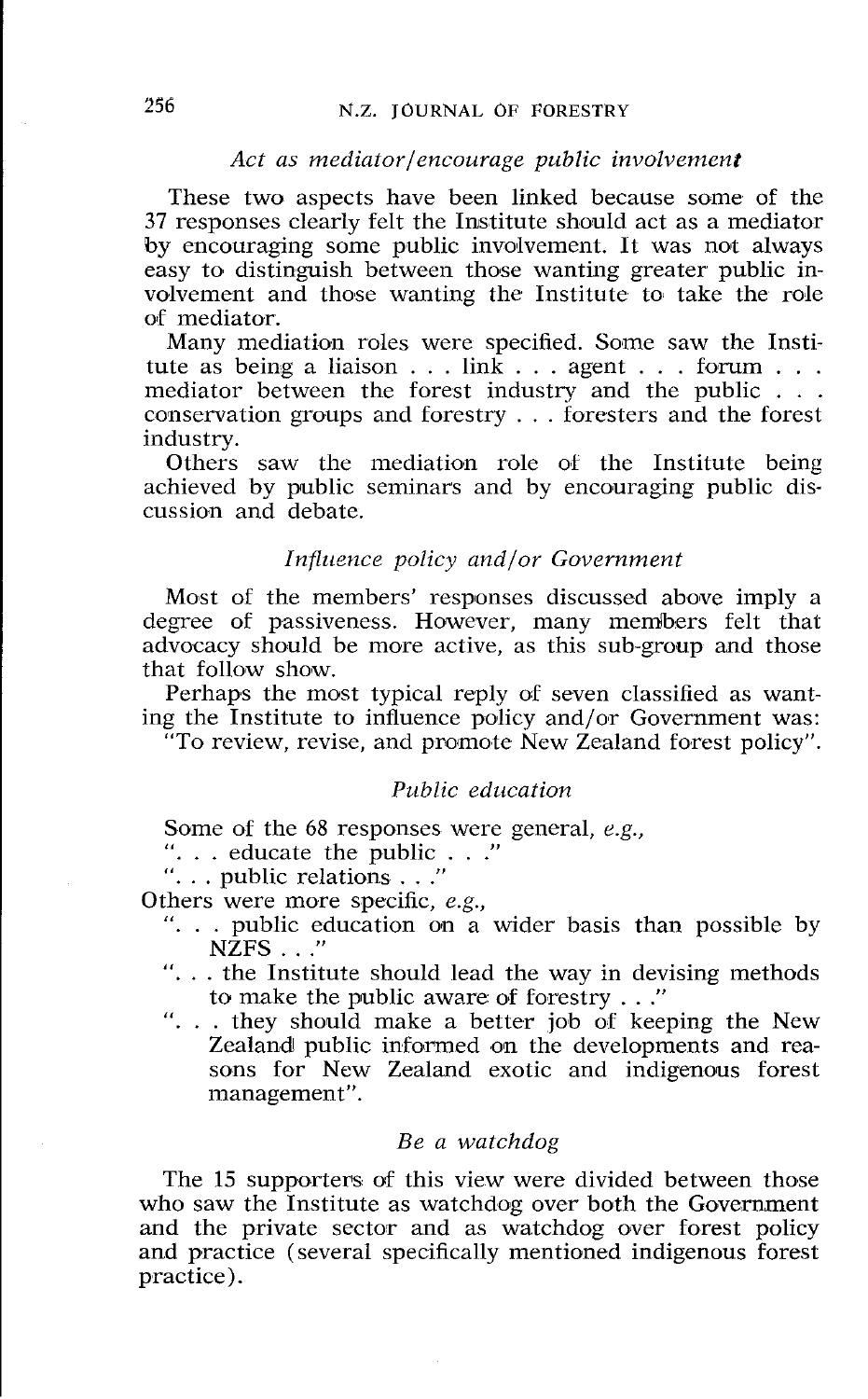# *Take specific action on issues*

The 20 responses clearly stated that some action should be taken on specific issues. Two examples:

- ". . . stress utilisation of indigenous forest before overmaturity renders them useless . . ."
- ". . . spell out the truth about *Pinus radiatu* and its benefit to New Zealand".

#### *Be a pressure group*

Although the classification suggests extreme action, most of the  $20$  responses in this sub-group were either "to do something rather than talk" or to provide opposition to other pressure groups.

## *Advocate for the forestry profession und professionalism*

Although many members thought that an advocacy of forestry is the most important contribution the Institute can make, there was also some suppart for the Institute as an advocate for the profession of forestry. Two separate aspects are recognised: an advocate for the profession, and the promotion of professionalism.

The 50 responses classified as suggesting that the Institute should be an advocate for the profession included statements that the Institute should promote . . . protect . . . improve upgrade  $\ldots$  enhance  $\ldots$  defend the status/standing/image of the forestry profession and those who work in it.

Only 18 responses specifically mentioaed professioaalism or that the Institute should be a completely professional organisation. Typical responses were:

- "... strive for more professionalism  $\ldots$ "
- "... strive for more professionalism ..."<br>"... become truly professional, *i.e.*, set its own internal exams ..." this was submitted by a non-degreed momber member

#### *As a foruin between members*

From its beginning, one major role of the Institute has been the exchange and dissemination of information and ideas. Members still feel this is an important role as 140 of them in their returns specifically state that the Institute should provide the means to exchange  $\dots$  communicate  $\dots$ pool . . . disseminate ideas and information among members. The need for the dissemination of technical information was often mentioned, as was the importance of the Institute's journal. Some members (28 in all) saw the Institute as providing the means by which members could discuss and debate issues independently of their employers.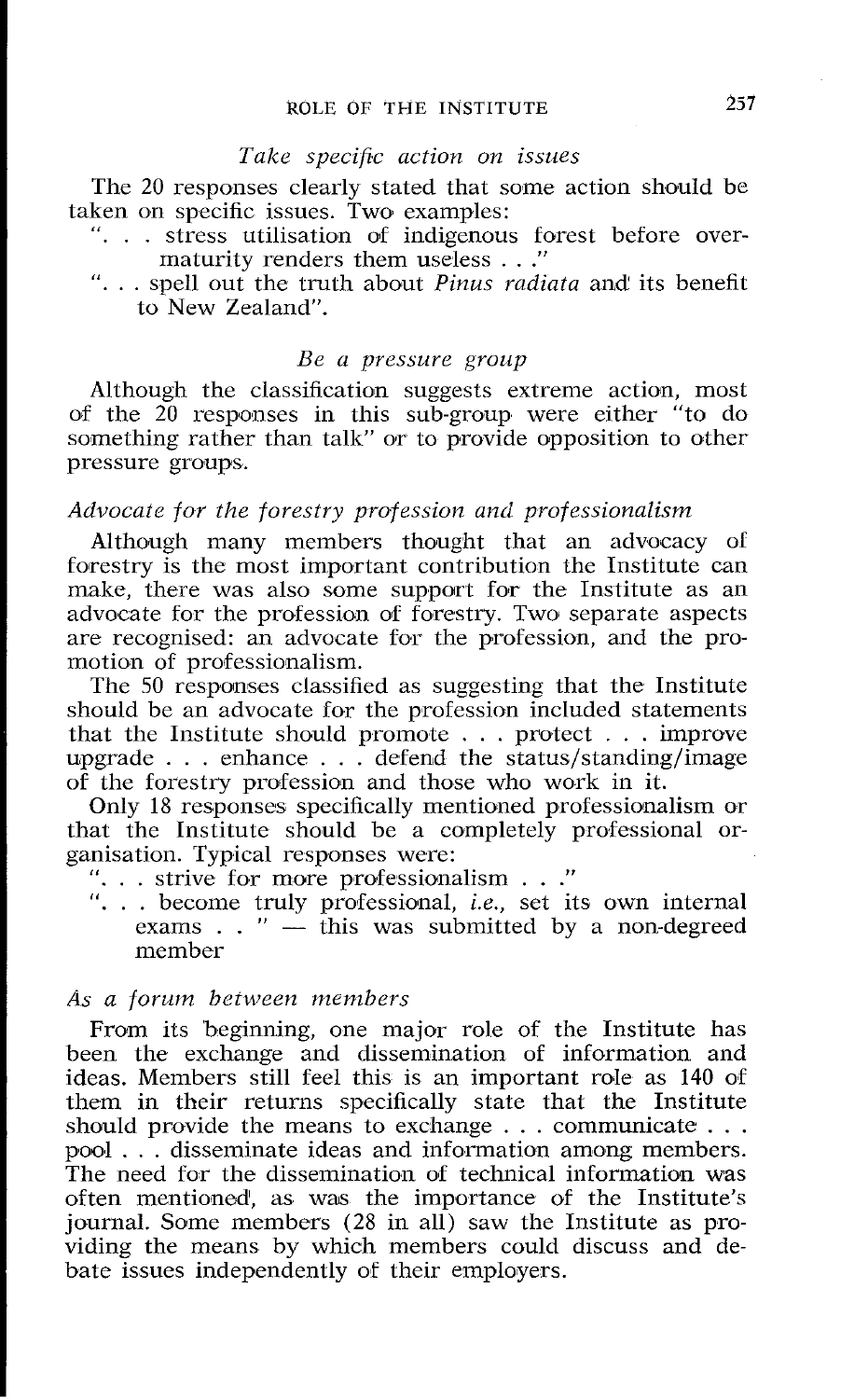# *As providing a social-fraternity role*

The provision of social contact between members is considered by 30 members to be a major role of the Institute. All of the responses classified here included a direct or implied mention of the need for social and/or work contact between members.

### *Other responses*

Into this group fall all he responses which did not in themselves gain much overall support. They included statements such as:

**'I.** . . carry on with the good work . . ."

". . . be more practical . . ."

- ". . . stop being so out of touch with . . . the real world . . ."
- ". . . leave manufacturing and marketing to the appropriate people and organisations . . ."
- ". . . useful for job applications . . ."

"... stay out of politics  $\ldots$ "

Most of these statements could not be grouped but there were two issues which did receive some support. One was the salary claim of the NZIF forester group. The other concerned species diversification; six members wanted the Institute to find species other than radiata pine for planting!

## Q 26 - HAVE YOU CONSIDERED RESIGNING FROM THE INSTI-**TUTE? IF SO, WHEN AND WHY?**

This question was asked to gauge the level of membership satisfaction. It was also thought that it might highlight issues where Institute policy differed from that of members.

Of the 542 questionnaire respondents, a total of 123 (23%) said they had considered resigning. A breakdown by age group showed that those members in the 35-44 group were most likely to have considered resigning (30%), while those in the 55-64 group were least likely (17%). Other age groups had similar percentages (all were in the range 20-24%).

As almost all respondents ignored the request for information on *when* they considered resigning, this aspect of the question has to be excluded. This is unfortunate for it was obvious from the replies that many respondents were referring to conditions past. For this reason the criticisms given below should not all be thought of as applying to the present.

Of the 123 who had considered resigning, 92 (75%) gave only one reason. The remaining 31 gave two reasons and both were classified (any additional stated reason was ignored). Coding of responses followed a system similar to that adopted for **Q** 25 above. A total of 87 basic codes (most of which had only one response) were combined into five major groupings (see Table  $4$ ).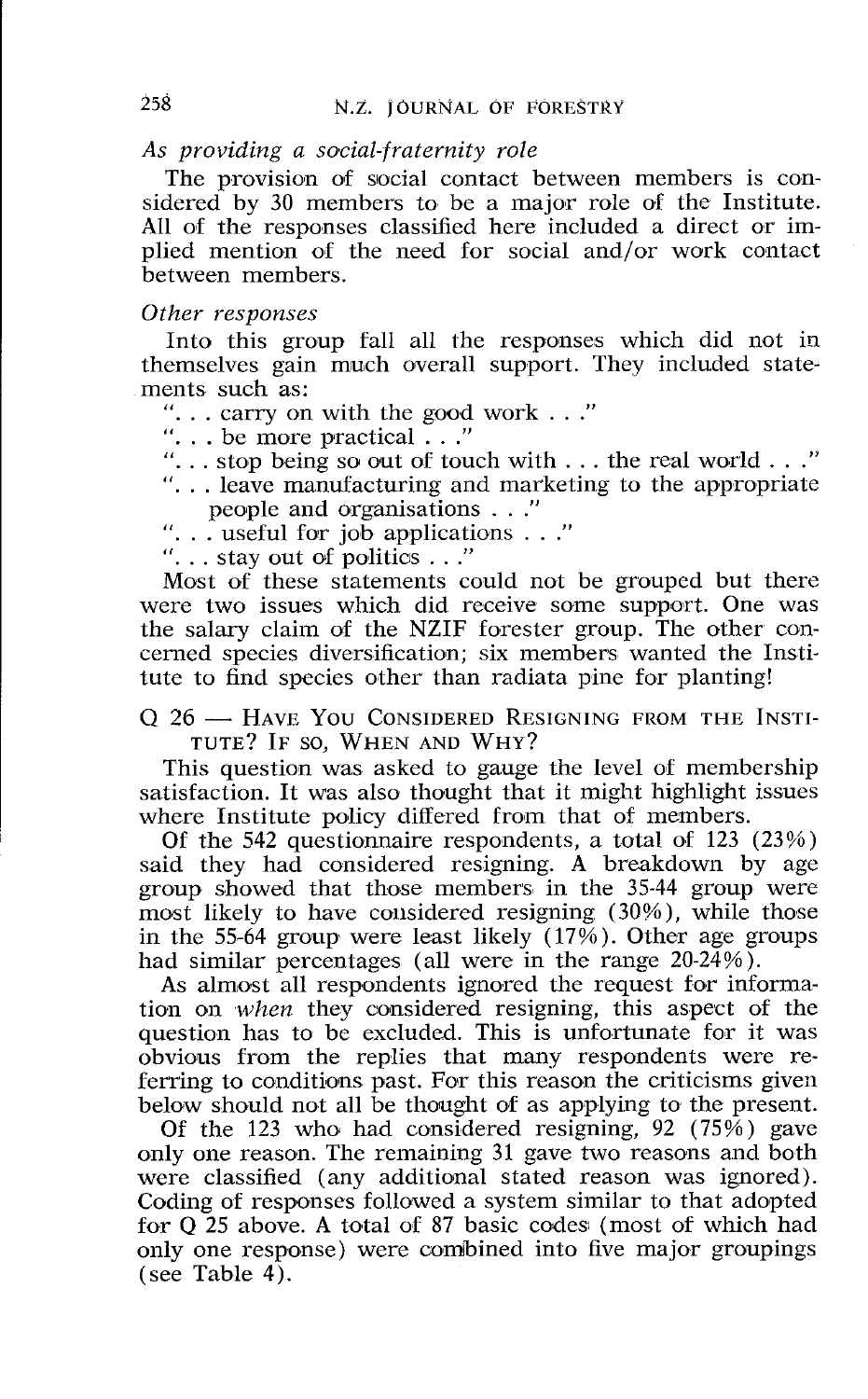# **ROLE** OF THE **INSTITUTE** 259

|                                |              | Total No.* Support |                      |    |  |  |
|--------------------------------|--------------|--------------------|----------------------|----|--|--|
| Reason related to:             |              |                    | First or only Second |    |  |  |
| Personal considerations        | <br>         |                    | 13                   |    |  |  |
| Subscription or expense        | <br>         | .                  | 18                   |    |  |  |
| Membership criteria            | <br>         |                    | 21                   | 5  |  |  |
| Institute (control and policy) | <br>$\cdots$ |                    | 64                   | 14 |  |  |
| Other aspects<br>$\cdots$      |              |                    |                      | 3  |  |  |
|                                |              |                    |                      |    |  |  |
| Total                          |              |                    | 123                  | 30 |  |  |

#### TABLE 4: REASONS WHY MEMBERS CONSIDERED RESIGNING FROM THE INSTITUTE

\*First or only  $=$  classification for those giving either only one response or the first if there were two or more.

 $Second = classification of the second given response.$ 

#### *Personal con.siderations*

The 14 responses grouped here related to non-Institute aspects, namely, forestry only a fringe interest, respondent leaving forestry, or now retired and too old to continue membership.

# *Subscription or expense*

Of the 25 responses, 10 considered the fees too high, nine thought there were no benefits from membership, and the rest had individual views on such aspects as the high cost of the Annual General Meeting and the wastage of money on council meetings. One member frankly stated that he personally was too mean to pay.

# *Membership criteria*

Of the 26 members who considered resigning over the criteria for memlbership, 21 thought the criteria too restrictive\* while five thought it not restrictive enough. Typical responses were

- $\cdot$ ... disapprove [of]... an exclusive professional organisation closed to non-qualified outsiders .. ."
- ". .. [the Institute] is diluted by too many subprofessional people".

Although restrictive membership criteria were generally criticised by noa-graduates and vice versa, this was not always so. Both of the above statements. for example, came from young graduates.

<sup>&</sup>quot;Almost all of these were written in the past tense and clearly referred to restrictions applying before the 1975 constitutional change.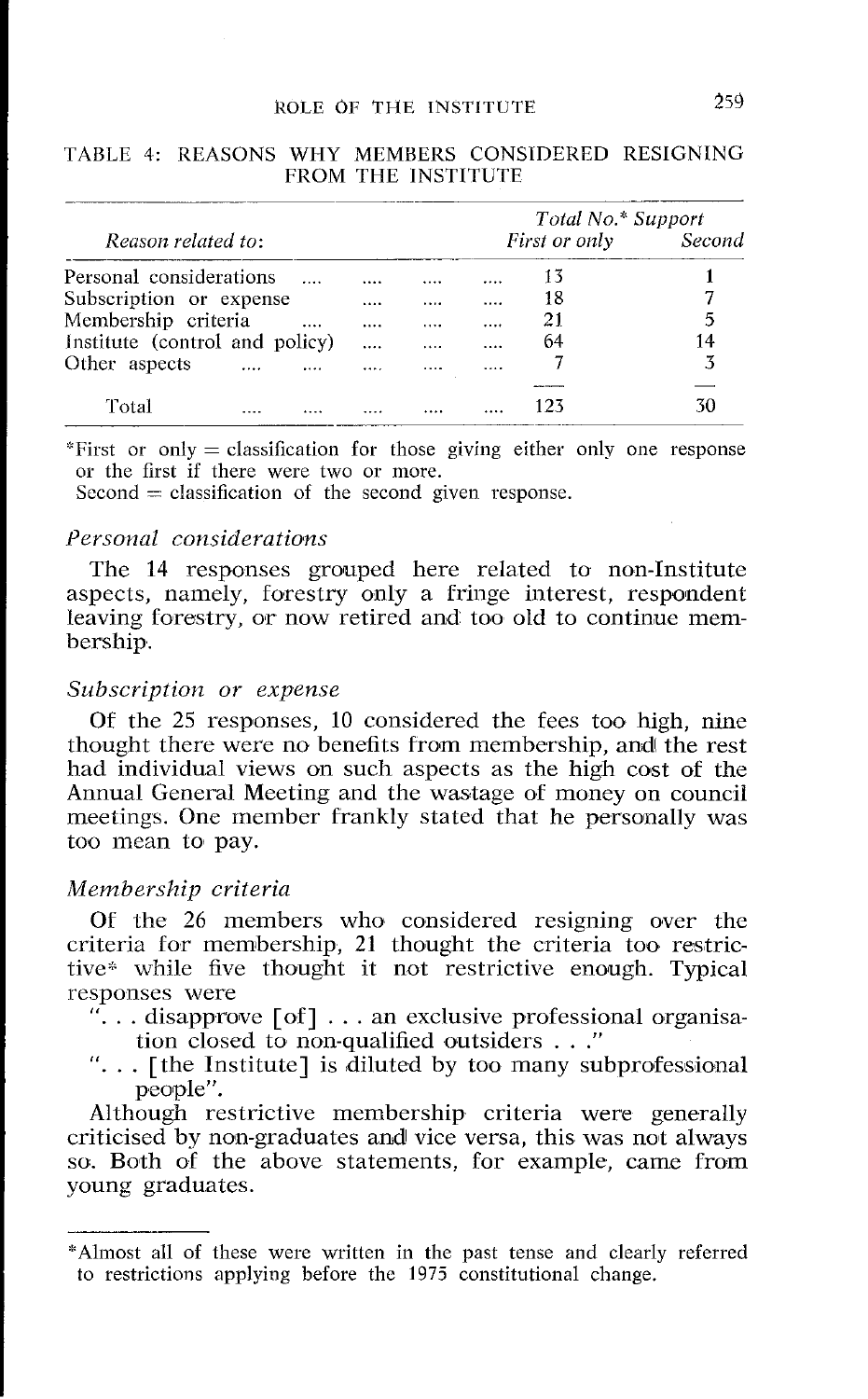# *Institute (control and policy)*

By far the most common reason (78 responses) given by members considering resigning was some aspect of the Institute's control and policy (other than membership criteria). Criticism can be classified into three loose groups:

Domination by an unrepresentative group

Dislike of council and its actions

General ineffectiveness of the Institute.

Domination of the Institute by unrepresentative groups was mentioned by 24 members, and few groups escaped  $-$  foresters, scientists, professionals, the N.Z. Forest Service, N.Z. Forest Products Ltd, the "old boys", and even exotics, were specifically mentioned at least once.

Council of the Institute was specifically mentioned in eight responses. Council was seen as "secretive" and dominated by a narrow group  $-$  "old school" being mentioned three times.

However, the most common reason given for considering resigning (46 responses) related to a general ineffectiveness of the Institute and the absence of specific action (especially public statements) on important issues. Some criticisms were general and included key words such as narrow . . . academic ... ineffective ... conservative. Other criticisms were more specific, *e.g.*:

"... apparently doing little for members ..."

". . . feel embarraissed at the naivety of motions passed . . ."

"... sit on the fence  $[$ re environmental issues $]$ ..."

"... unable to form an opinion ..."<br>"... ineffective in explaining forestry ..."

 $\ldots$  too timid an organisation  $\ldots$ 

## *Other*

The 10 unclassified responses grouped here included criticism such as the failure of the Institute to take up the salary claim for N.Z. Forest Service foresters, the absence of a local section, and dissatisfaction with the *Journal* contents. One member considered resigning "when the Director-General announced that the top positions in the Forest Service were to be restricted to professionals".

# Q 59, 60, AND 61 - THREE AGREE/DISAGREE QUESTIONS ON THE INSTITUTE

Section II of the questionnaire included three questions on the Institute. Those questions and the response to them are given in Table 5.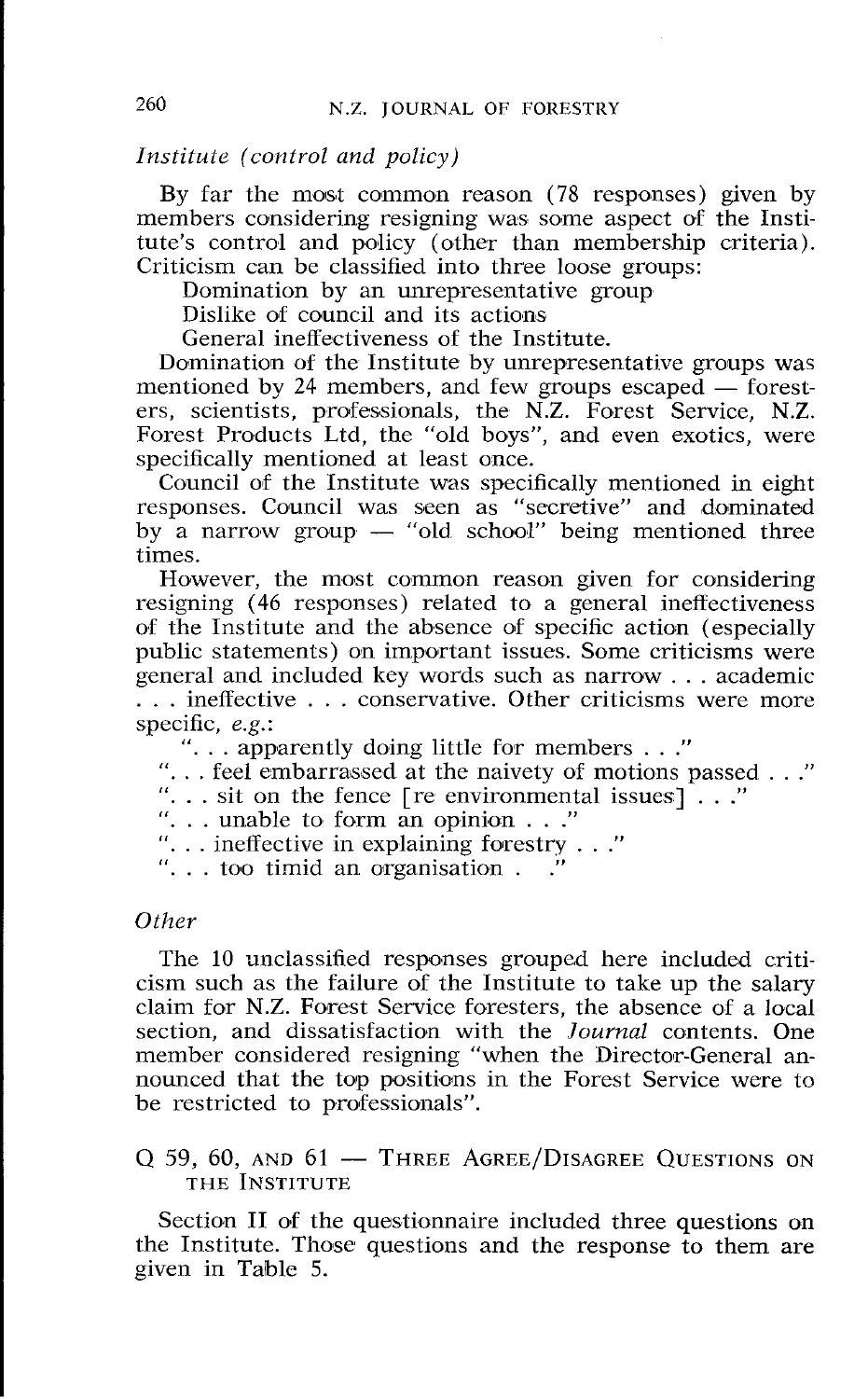|                                                                                                                                     | Response (%) |       |         |                      |  |  |                          |
|-------------------------------------------------------------------------------------------------------------------------------------|--------------|-------|---------|----------------------|--|--|--------------------------|
| <b>Statement</b>                                                                                                                    |              |       |         |                      |  |  | $SA^*$ A N D SD No Total |
| 59. The Institute of Foresters should main-<br>tain a dialogue with other conserva-                                                 |              |       |         |                      |  |  |                          |
| tion groups                                                                                                                         |              | 32 62 | 4 1 0 1 |                      |  |  | 100                      |
| 60. The Institute of Foresters, itself, should<br>be a major force in the conservation                                              |              |       |         |                      |  |  |                          |
| movement                                                                                                                            | 21           | 43.   | - 19    | $13 \quad 3 \quad 1$ |  |  | 100                      |
| 61. Given that many members of the Insti-<br>tute of Foresters are <i>not foresters</i> , its<br>name should be changed to the N.Z. |              |       |         |                      |  |  |                          |
| Institute of Forestry                                                                                                               |              |       | 19      | $20 \quad 5 \quad 5$ |  |  |                          |

TABLE 5: MEMBERS' VIEWS ON THE INSTITUTE

 $*SA =$  strongly agree. A = agree. N = neutral. D = disagree.

 $SD =$  strongly disagree. No = no opinion.

On the question of maintaining a dialogue with the con-On the question of maintaining a dialogue with the conservation groups there was overwhelming support  $-$  94% agreed or strongly agreed. Only three members (0.6%) disagreed.

On the question of whether the Institute should be a force in the conservation movement, support was not quite so On the question of whether the Institute should be a force<br>in the conservation movement, support was not quite so<br>strong  $-64%$  agreed to some extent and 16% disagreed; 19%<br>(104 mombors) supposed a neutral view Although s (104 members) expressed a neutral view. Although statistical analysis showed that the age of the respondent had a highly significant effect on the responses to this question, examination failed to show any obvious trend of increasing agreement or disagreement with increase in age. Differences arose because of varying proportions of respondents stating a neutral position, especially among the younger members. For example,  $29$  and  $24\%$  of the 20- to 24- and 25- to 34-year-olds, respectively, were neutral compared with only 9% of the 55- to 61 year-olds.

Although opinions were divided 2:1 in favour of the Institute changing its name to the N.Z. Institute of Forestry, 103 members  $(19\%)$  were neutral and 27 (5%) preferred to express no opinion on the question. The age of respondents was not significant.

## **CONCLUSIONS**

Our general interpretation of the questionnaire returns is that members want their Institute to take a more active advocacy role in forestry and related environmental issues, and to do more in presenting the case for forestry to the general public. There was also support for the Institute to promote the forestry profession, but few saw the Institute as a completely professional body.